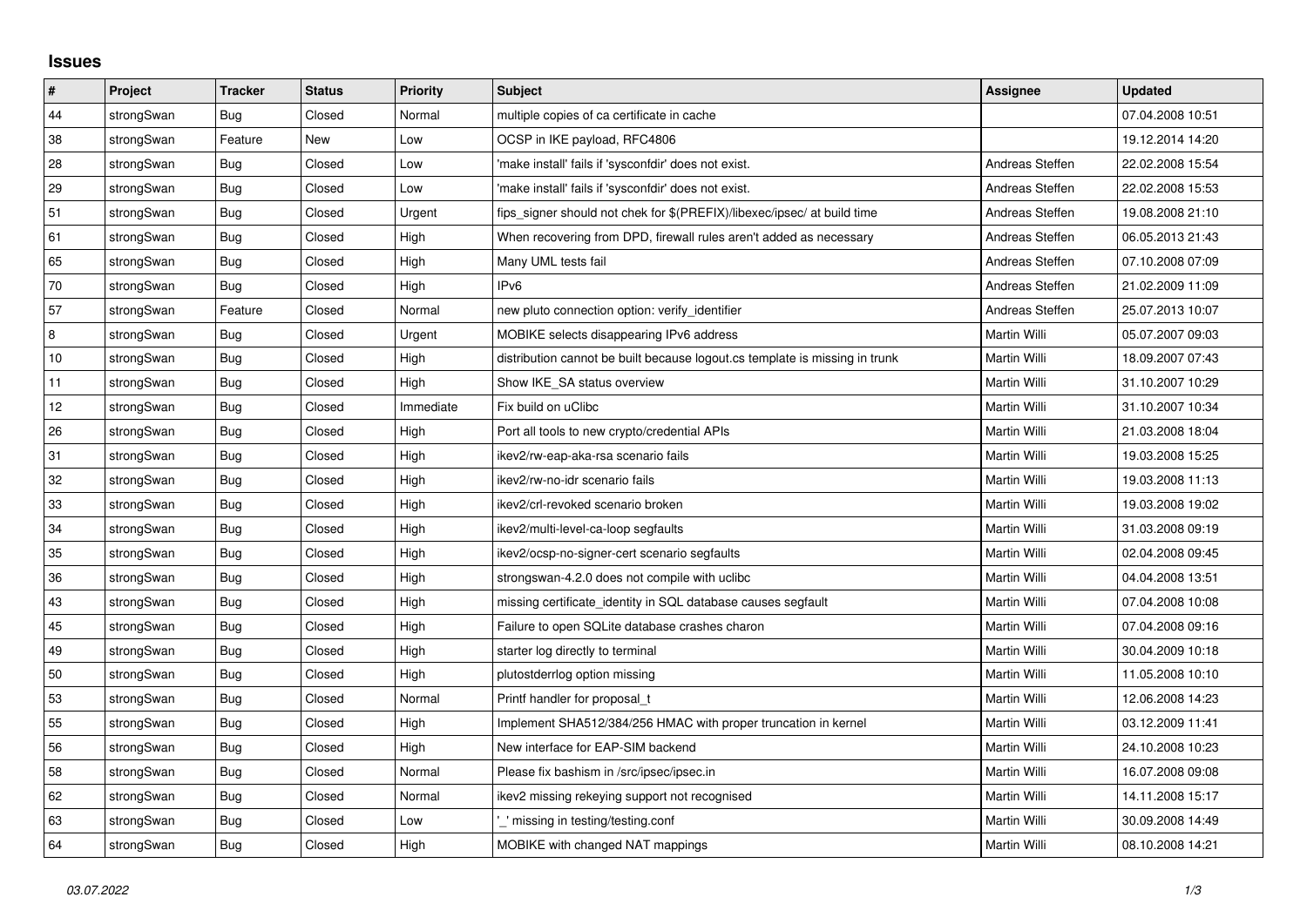| #                         | Project    | <b>Tracker</b> | <b>Status</b> | Priority | <b>Subject</b>                                                    | Assignee            | <b>Updated</b>   |
|---------------------------|------------|----------------|---------------|----------|-------------------------------------------------------------------|---------------------|------------------|
| 66                        | strongSwan | Bug            | Closed        | Normal   | patch for alignment buffer on xscale ARM processor                | Martin Willi        | 14.11.2008 15:35 |
| 71                        | strongSwan | Bug            | Closed        | High     | Improved Acquire handling                                         | Martin Willi        | 20.05.2009 11:54 |
| 79                        | strongSwan | Bug            | Closed        | High     | Windows 7 sometimes fails to verify RSA signatures done by gcrypt | Martin Willi        | 30.06.2009 12:22 |
| 214                       | strongSwan | Bug            | Closed        | Normal   | OS X lacks sem timedwait                                          | Martin Willi        | 20.08.2012 17:22 |
| 1                         | strongSwan | Feature        | Closed        | High     | Partial MOBIKE implementation                                     | Martin Willi        | 02.07.2007 16:14 |
| $\sqrt{2}$                | strongSwan | Feature        | Closed        | High     | Complete MOBIKE support                                           | Martin Willi        | 31.10.2007 10:30 |
| $\ensuremath{\mathsf{3}}$ | strongSwan | Feature        | Closed        | High     | refactoring of thread management                                  | Martin Willi        | 29.06.2007 14:49 |
| $\overline{4}$            | strongSwan | Feature        | Closed        | High     | XML based configuration interface: Infrastructure                 | <b>Martin Willi</b> | 02.07.2007 16:30 |
| $\sqrt{5}$                | strongSwan | Feature        | Closed        | High     | XML based configuration interface: Status query                   | Martin Willi        | 07.08.2007 08:49 |
| 6                         | strongSwan | Feature        | Closed        | High     | XML based configuration interface: Control                        | Martin Willi        | 13.11.2007 14:04 |
| $\overline{7}$            | strongSwan | Feature        | Closed        | High     | Relational database configurations/credentials                    | Martin Willi        | 02.04.2008 16:30 |
| 13                        | strongSwan | Feature        | Closed        | High     | Implement a modular credential framework                          | Martin Willi        | 15.02.2008 09:36 |
| 14                        | strongSwan | Feature        | Closed        | High     | Initiate/Terminate IKE_SAs                                        | Martin Willi        | 13.11.2007 14:04 |
| 15                        | strongSwan | Feature        | Closed        | High     | Implement rauthentication using RFC4478                           | Martin Willi        | 30.11.2007 14:55 |
| 16                        | strongSwan | Feature        | Closed        | High     | Generic plugin architecture                                       | Martin Willi        | 15.02.2008 09:37 |
| 17                        | strongSwan | Feature        | Closed        | High     | Pluggable crypto modules                                          | Martin Willi        | 15.02.2008 09:36 |
| 18                        | strongSwan | Feature        | Closed        | High     | Merge EAP-AKA module into trunk                                   | Martin Willi        | 13.12.2007 09:47 |
| 19                        | strongSwan | Feature        | Closed        | High     | Include EAP-MD5 into trunk                                        | Martin Willi        | 13.12.2007 09:48 |
| 20                        | strongSwan | Feature        | Closed        | High     | Pluggable fetcher plugins                                         | Martin Willi        | 18.02.2008 09:58 |
| 21                        | strongSwan | Feature        | Closed        | High     | CRL support                                                       | Martin Willi        | 10.03.2008 18:40 |
| 22                        | strongSwan | Feature        | Closed        | High     | OCSP support                                                      | Martin Willi        | 10.03.2008 18:41 |
| 23                        | strongSwan | Feature        | Closed        | Low      | PKCS#11 based smartcard implementation                            | Martin Willi        | 12.10.2010 13:42 |
| 24                        | strongSwan | Feature        | Closed        | High     | Update doxygen documentation                                      | Martin Willi        | 22.02.2008 16:07 |
| 25                        | strongSwan | Feature        | Closed        | High     | alternative crypto implementation                                 | Martin Willi        | 31.05.2008 09:49 |
| 27                        | strongSwan | Feature        | Closed        | High     | Create a database API                                             | Martin Willi        | 19.02.2008 15:16 |
| $30\,$                    | strongSwan | Feature        | Closed        | High     | Certificate caching                                               | Martin Willi        | 02.04.2008 14:50 |
| 39                        | strongSwan | Feature        | Rejected      | High     | Configuration support in Manager                                  | <b>Martin Willi</b> | 04.07.2014 11:07 |
| $40\,$                    | strongSwan | Feature        | Closed        | High     | NetworkManager support                                            | Martin Willi        | 22.08.2008 12:54 |
| 41                        | strongSwan | Feature        | Closed        | High     | CFG attribute provider framework                                  | Martin Willi        | 16.04.2008 11:24 |
| 42                        | strongSwan | Feature        | Closed        | High     | CFG attribute handler framework                                   | Martin Willi        | 28.04.2009 10:23 |
| 46                        | strongSwan | Feature        | Closed        | High     | DNS resolving for hosts in ike_cfg                                | Martin Willi        | 09.06.2008 09:34 |
| 47                        | strongSwan | Feature        | Closed        | High     | RNG API                                                           | Martin Willi        | 16.04.2008 11:27 |
| 48                        | strongSwan | Feature        | Closed        | High     | Parallel trustchain verification                                  | Martin Willi        | 16.04.2008 11:33 |